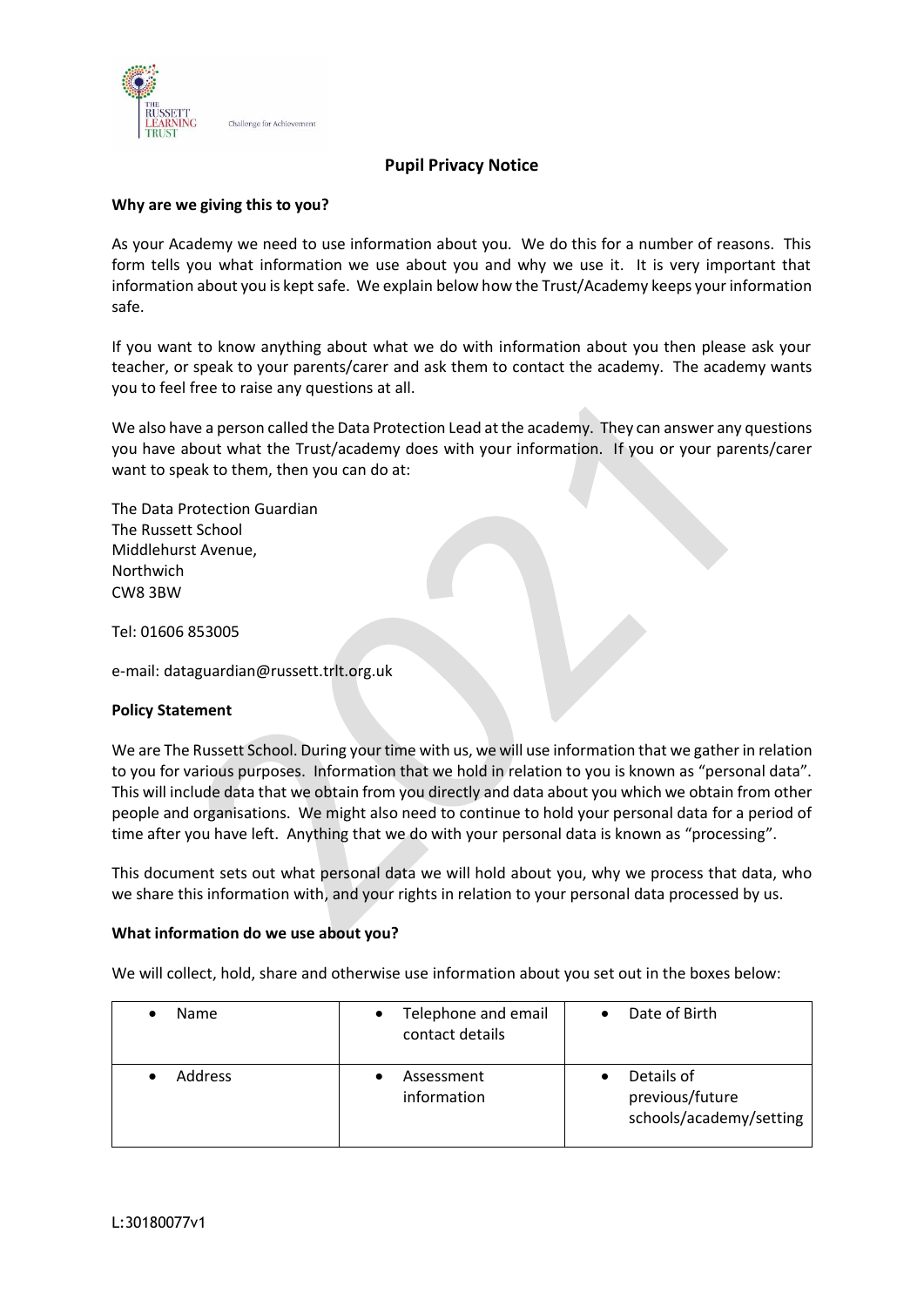| Unique pupil number<br>$\bullet$ | Behavioural<br>information    | $L$ anguage $(s)$<br>$\bullet$                    |
|----------------------------------|-------------------------------|---------------------------------------------------|
| Nationality<br>$\bullet$         | Country of birth<br>$\bullet$ | Eligibility for free school<br>$\bullet$<br>meals |
| Photographs<br>$\bullet$         | Attendance<br>information     | <b>CCTV</b> images                                |

We will also collect, hold, share and otherwise use some information about you which is special "special category personal data" and we will take extra care to make sure that this is kept safe:

| Racial or ethnic origin<br>$\bullet$ | Religious beliefs             | Special educational<br>needs and disability<br>information |
|--------------------------------------|-------------------------------|------------------------------------------------------------|
| Medical / health<br>information      | Genetic and biometric<br>data | Information relating to<br>keeping you safe                |
| Sexual life                          | Sexual orientation            | Dietary requirements                                       |

# **Where do we get this information from?**

We get this information from:

- You
- Your parents/carer and other children's parents/carer
- Teachers and other staff
- People from other organisations, like doctors or the local authority for example

# **Why do we use this information?**

We use this information for lots of reasons, including:

- To make sure that we give you a good education and to support you through this
- To make sure that we are able to address and support any educational, health or social needs you may have
- To make sure everyone is treated fairly and equally
- To keep you and everyone at the school safe and secure
- To deal with emergencies involving you
- To celebrate your achievements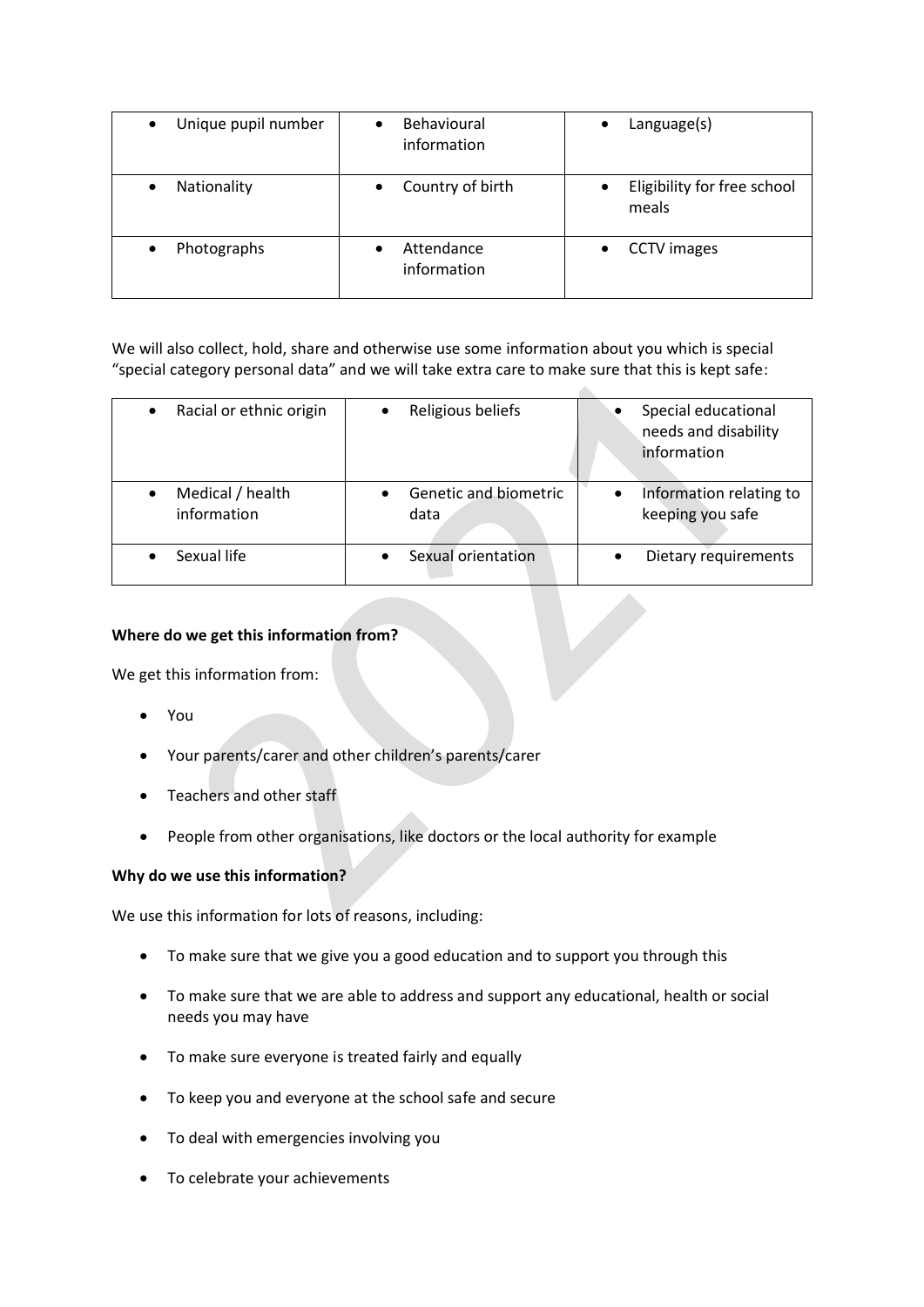• To provide reports and additional information to your parents/carers

Some of these things we have to do by law. Other things we do because we need to so that we can run the school.

Sometimes we need permission to use your information. This includes taking pictures or videos of you to be used on our website or in the newspaper. Before we do these things we will ask you or if necessary your parent/carer for permission.

## **Why do we use special category personal data?**

We may need to use the information about you which is special (mentioned above) where there is a specific interest to do so for example health and social care purposes or to provide you with equal opportunities and treatment. We will also use this information where you have given us permission to do so.

There may also be circumstances where we need to use your information in relation to legal claims, or to protect your vital interests and where you are unable to provide your consent.

# **How long will we hold information in relation to our pupils?**

We will hold information relating to you only for as long as necessary. How long we need to hold on to any information will depend on the type of information. Where you change settings we will usually pass your information to your new school.

# **Who will we share pupil information with?**

We may be give information about you with:

- Other schools/academies or educational institutions you may attend or require support from Local Authorities, to assist them in the exercise of their responsibilities in relation to education and training, youth support and safeguarding purposes
- The Department for Education and/ or ESFA as required by the law
- Contractors, to enable them to provide an effective service to the academy, such as school meal providers or external tutors

## **Keeping this information safe**

It is very important that only people who need to use your information can see it. The Trust and its academies will keep your information safe by ensuring that all personal information is kept securely; if electronic, then stored in a way that only people within the organisation can access it, via passwords and user accounts; for paper records, these will always be stored in a locked cupboard when not in use, so that only people who need to see the information can do so.